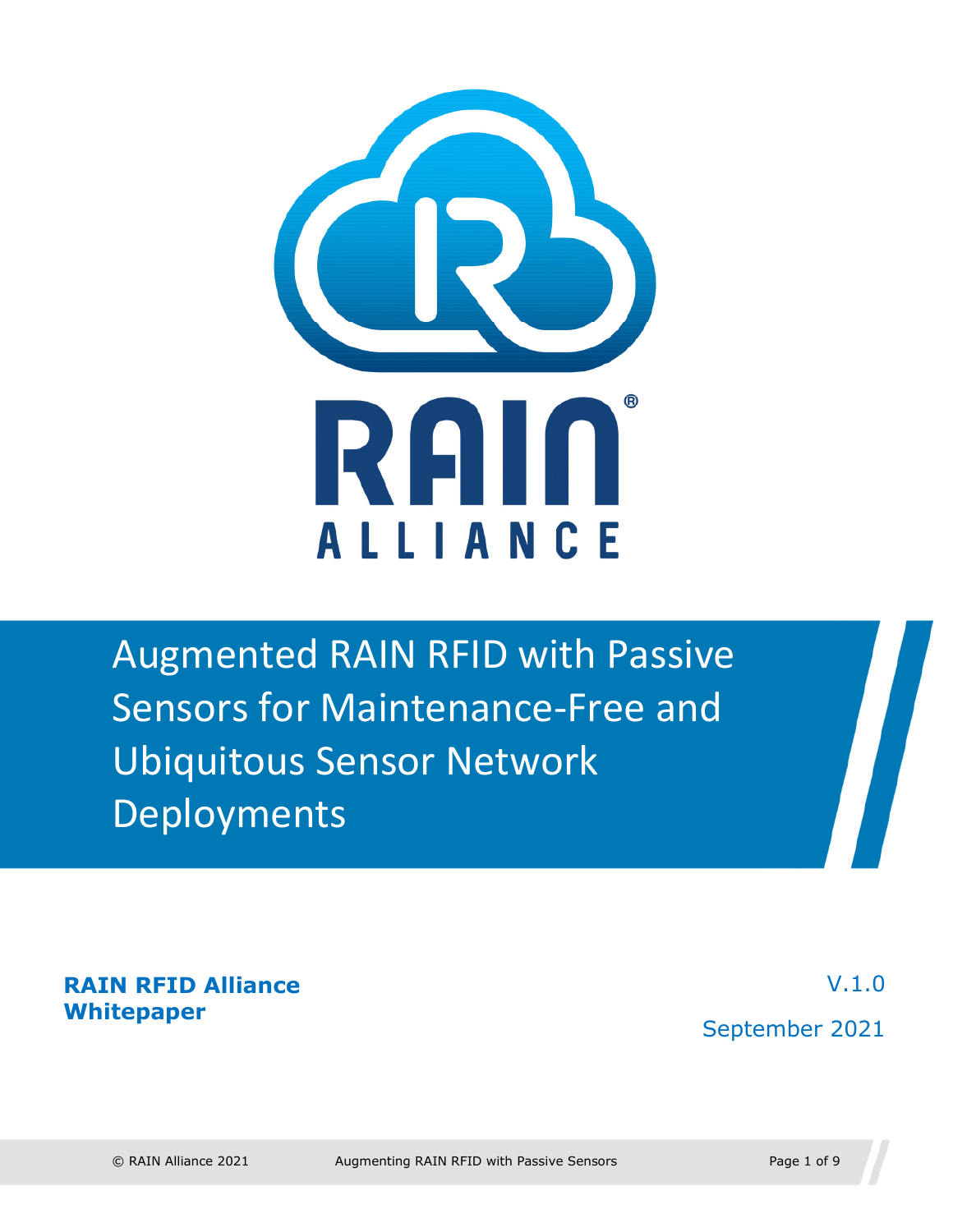#### **Table of Contents**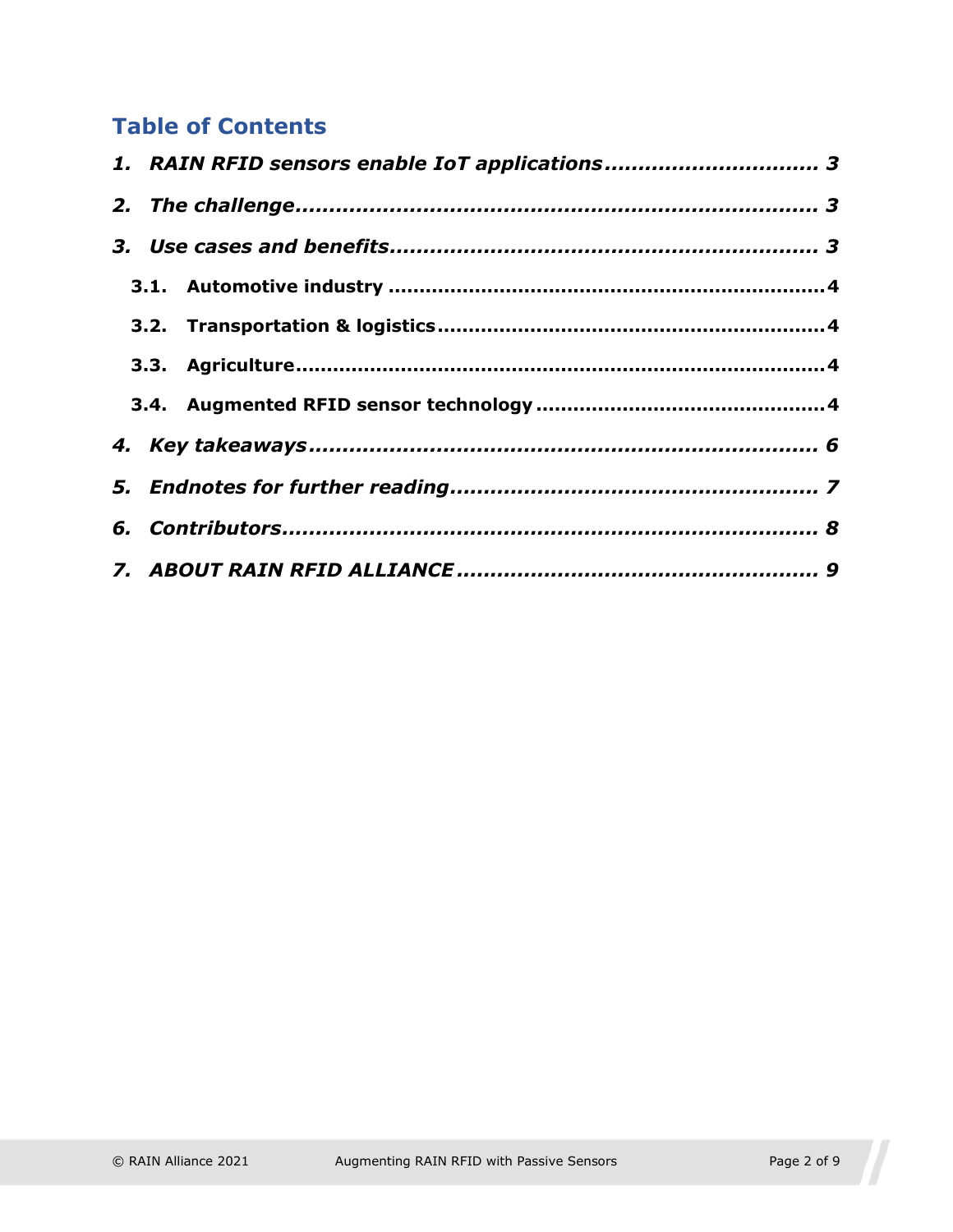### <span id="page-2-1"></span><span id="page-2-0"></span>**1. RAIN RFID sensors enable IoT applications**

RAIN RFID is a key technology that connects objects in the physical world with their virtual counterparts in the digital w[or](#page-8-1)ld -- referred to as Digital Twins -- preparing the ground for the Internet of Things  $(IoT).<sup>1</sup>$ 

[RFID often becomes a prerequisite for the IoT, since IoT refers to uniquely identifiable](#page-8-2)  objects (things) and their virtual representations in an Internet-like structure<sup>2</sup>. Adding sensors to these objects allows each item to collect useful information such as moisture and temperature, creating smart IoT-enabled products capable of efficiently interacting with and managing their environment for users.

When off-the-shelf RAIN tags can be deployed to sense the real world, truly widespread sensing becomes a reality. Augmented RFID is about getting more value out of existing RAIN infrastructures. Passive RAIN sensors offer a highly integrated, cost-effective solution [for battery-less, low-maintenance, eco-friendly sensor networks. Resulting Ubiquitous](#page-8-3)  Sensor Networks (USNs)<sup>3</sup> enable Big Data-driven artificial intelligence applications for Smart Industries, Smart Healthcare and other IoT applications.

# <span id="page-2-2"></span>**2. The challenge**

Where IoT cannot really take shape because active sensor solutions are not cost-effective for widespread distribution, passive RAIN sensors can address these problems. Many use cases cannot tolerate the presence of a battery or its recycling and disposal constraints. Sensor-enabled tags can create and send metrics and other data in real time, expanding the capabilities of the connected devices by sensing different physical parameters: moisture, temperature, pressure, etc.

As a result, augmented RFID techniques will supplement existing RFID due to their strengths in wireless data transmission, battery-less tags and sensors, and cost-efficiency.

### <span id="page-2-3"></span>**3. Use cases and benefits**

The adoption of RFID technology is accelerating in many sectors. Battery-less RAIN sensors can create opportunities for companies taking advantage of RAIN technology. When combining RAIN with sensing, different use cases appear in already known market segments of the RFID world. This white paper provides insights into some of the possible applications across three different industry verticals: automotive, transportation and logistics, and agriculture.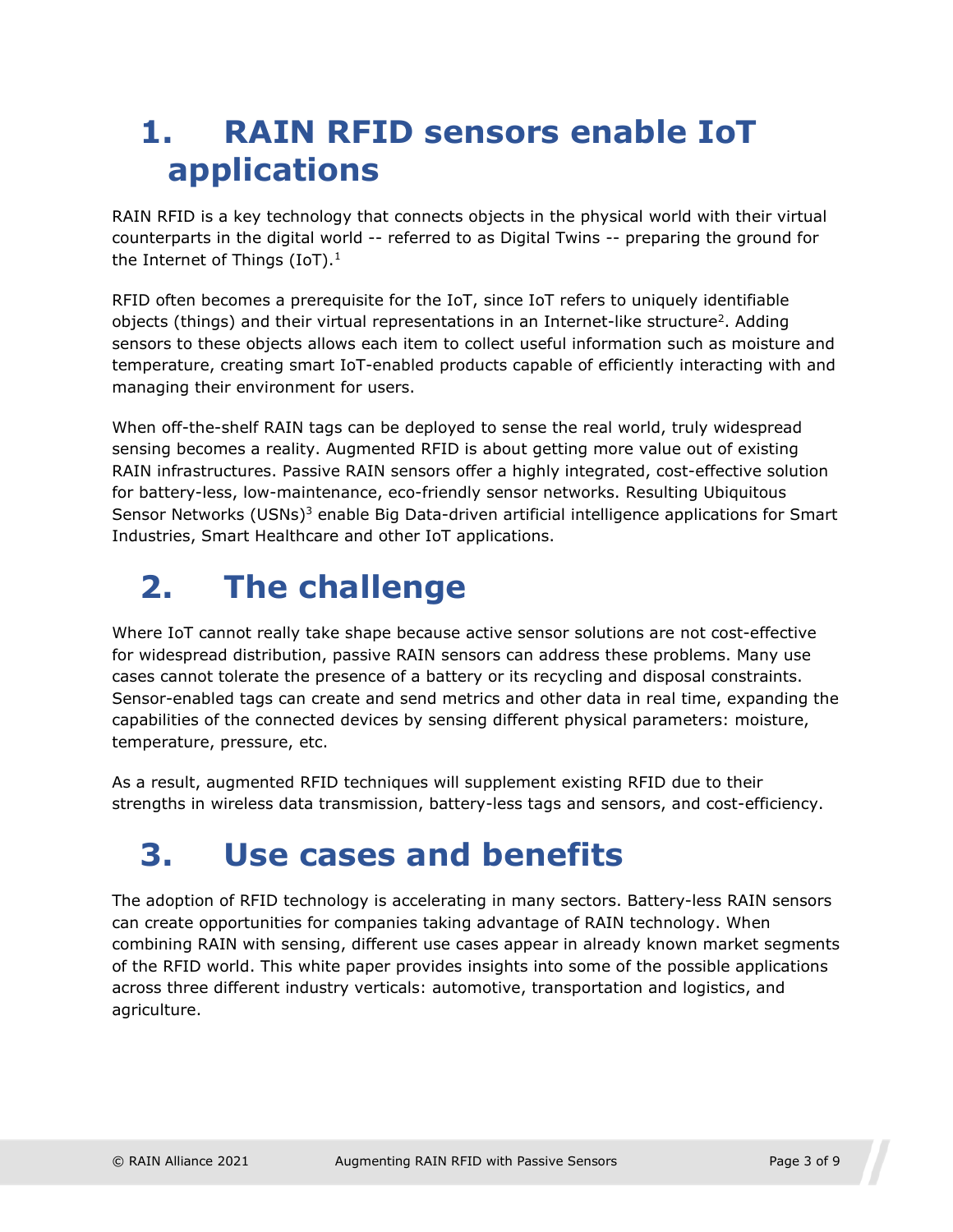### <span id="page-3-0"></span>**3.1. Automotive industry**

The automotive industry has been looking for new technologies to analyse and to streamline operations. Automotive OEMs and component manufacturers have recognized that end-toend identification with RAIN is ideal to ensure smooth supply-chain operations thanks to upto-date traceability information.

The possibility of combining accurate traceability data together with additional sensor information helps them to understand production processes better, notice production issues faster, and as a result, allows their operations to be more agile.

New, practical solutions to production problems are also enabled by RAIN sensors. Water leakage detection has been a well-known challenge in automotive manufacturing for many years. Electric and hybrid vehicles require improved solutions from OEMs for leakage detection, a challenge that passive RAIN sensors can address in a reliable and cost-efficient manner.

#### <span id="page-3-1"></span>**3.2. Transportation & logistics**

Billions of RAIN transponders are used yearly to track logistical processes. Passive RAIN temperature sensors could add temperature on top of traceability, across all the acquisition points in the supply chain. Temperature sensing could leverage the already deployed reader infrastructure used today for item tracking. Automated temperature monitoring could help industry to better follow logistical processes as well as ensure a safe supply chain for critical items. Similarly, passive RAIN sensors could allow pressure, moisture, and tamper detection.

### <span id="page-3-2"></span>**3.3. Agriculture**

Moisture data is associated to a specific soil area or even a specific plant, allowing treating each of them independently to guarantee their best conditions for growth. Passive RAIN sensors supply information about moisture level around them providing warnings if soil moisture content is below or above a certain threshold, allowing an immediate response and avoiding irreparable damage of the plant.

Moisture detection can happen using Augmented RFID technology through the capacitive interface that the RAIN passive IC includes. The capacitive sensed value will change with the presence of different moisture levels.

These RAIN passive sensors tags based on Augmented RFID would consist of three elements: a UHF RFID antenna, an IC transponder, and a printed capacitive sensor.

### <span id="page-3-3"></span>**3.4. Augmented RFID sensor technology**

Augmented RFID sensors detect environmental events and changes and communicate the information wirelessly to an RFID reader. Read-outs can technically leverage any RFID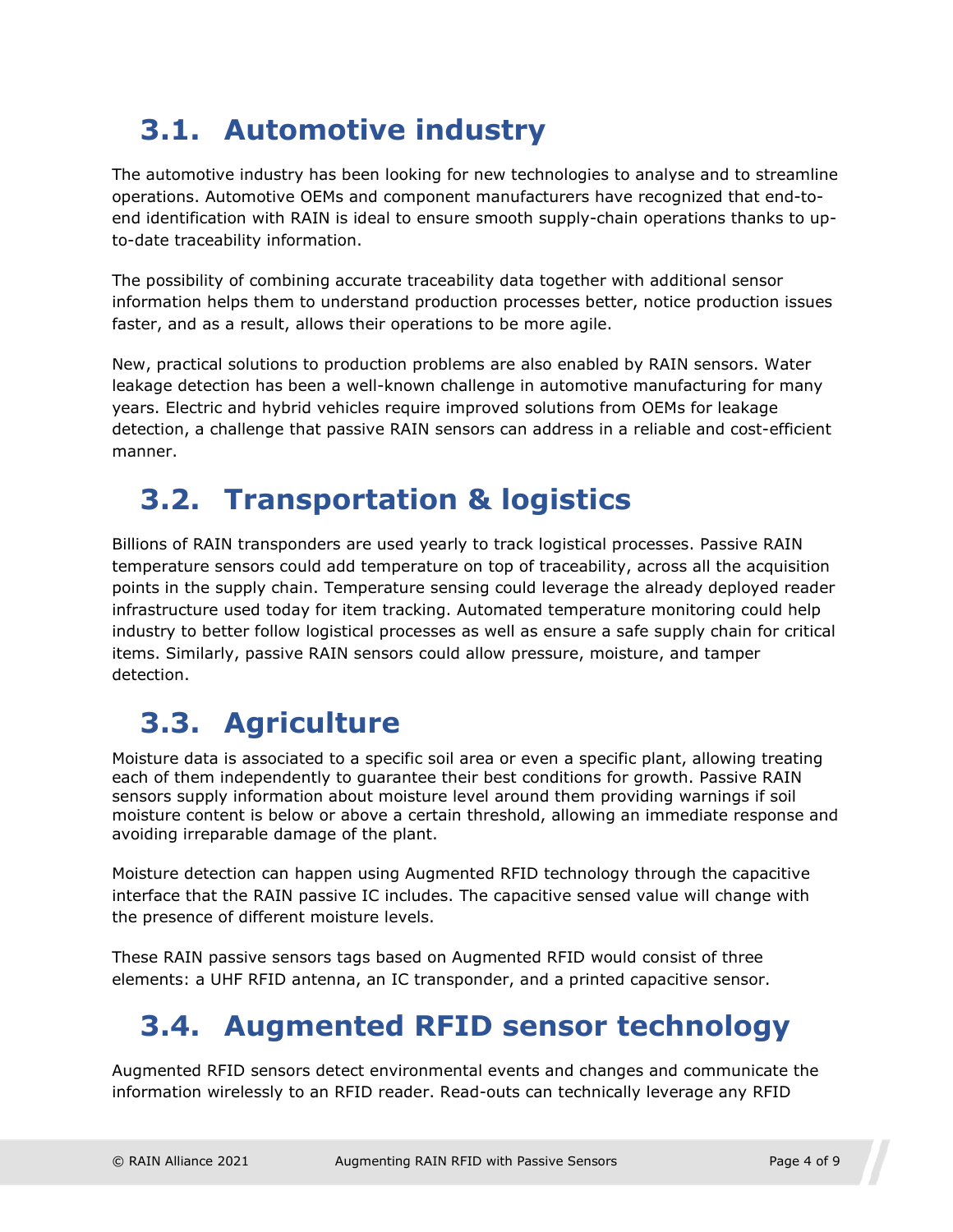frequency standard, but some are more advantageous than others to address the problem at hand. True wireless sensor networks benefit from RAIN read ranges up to 30 feet, making it the preferred technology for such applications.

A key component of a RAIN system is the RAIN reader. This device is the bridge between the wireless RF world that controls the passive RAIN transponders and the IT infrastructure that transfers the data to the Enterprise Resource Planning (ERP) system or warehouse management system (WMS). It is particularly advantageous if the readers offer a variety of interfaces. In addition to wired interfaces such as Ethernet, wireless interfaces like Bluetooth, Wi-Fi or mobile communication are becoming increasingly common.

Augmented RFID transponders are energized by the reader, enabling simultaneous data transfer. For this purpose, the RAIN reader controls a corresponding RAIN antenna. This antenna must offer two main functions:

- Supply the sensor with an intermittent RF signal to energize the transponder
- Transmit or receive transponder data wirelessly

Readers are based on existing, worldwide standards for signal processing and data handling and are therefore universally applicable.

Also, because of the unique and serialized product information of RAIN transponders, RAIN readers can read additional data from different memory banks of the transponders or control data for transmission. Data exchange between reader and sensor tags in augmented RFID are based on global standards for RAIN readers.

This allows the rapid implementation of transponders with sensor functionality in different applications.

Augmented RFID sensors are ideal in situations where measurements are required to be made remotely and captured automatically. Depending on the sensor type, RAIN tags could sense variables such as presence detection, temperature, moisture, and more.

Host applications can collect and store sensor data for analysis or take immediate action based upon the sensor measurement.

Augmented RFID also enables entirely new passive sensor tag designs. Electrically decoupling the RF port from the sensing port allows tag designers to conceive inlays where the sensor part can be placed in proximity to the point of interest, exactly where the sensing needs to occur, while the antenna is placed elsewhere. This new type of design architecture has demonstrated that it can be used to simultaneously optimize read distance, sensing and ease of implementation. With a decoupled approach, changing conditions in the proximity of the sensing part no longer cause severe detuning in the unit.

Augmented RFID sensor technology provides low-cost sensing solutions using passive tags (no battery needed) and simpler sensor reading by implementing the data in boot-up to be part of the UII (XPC words) in the tag's reply.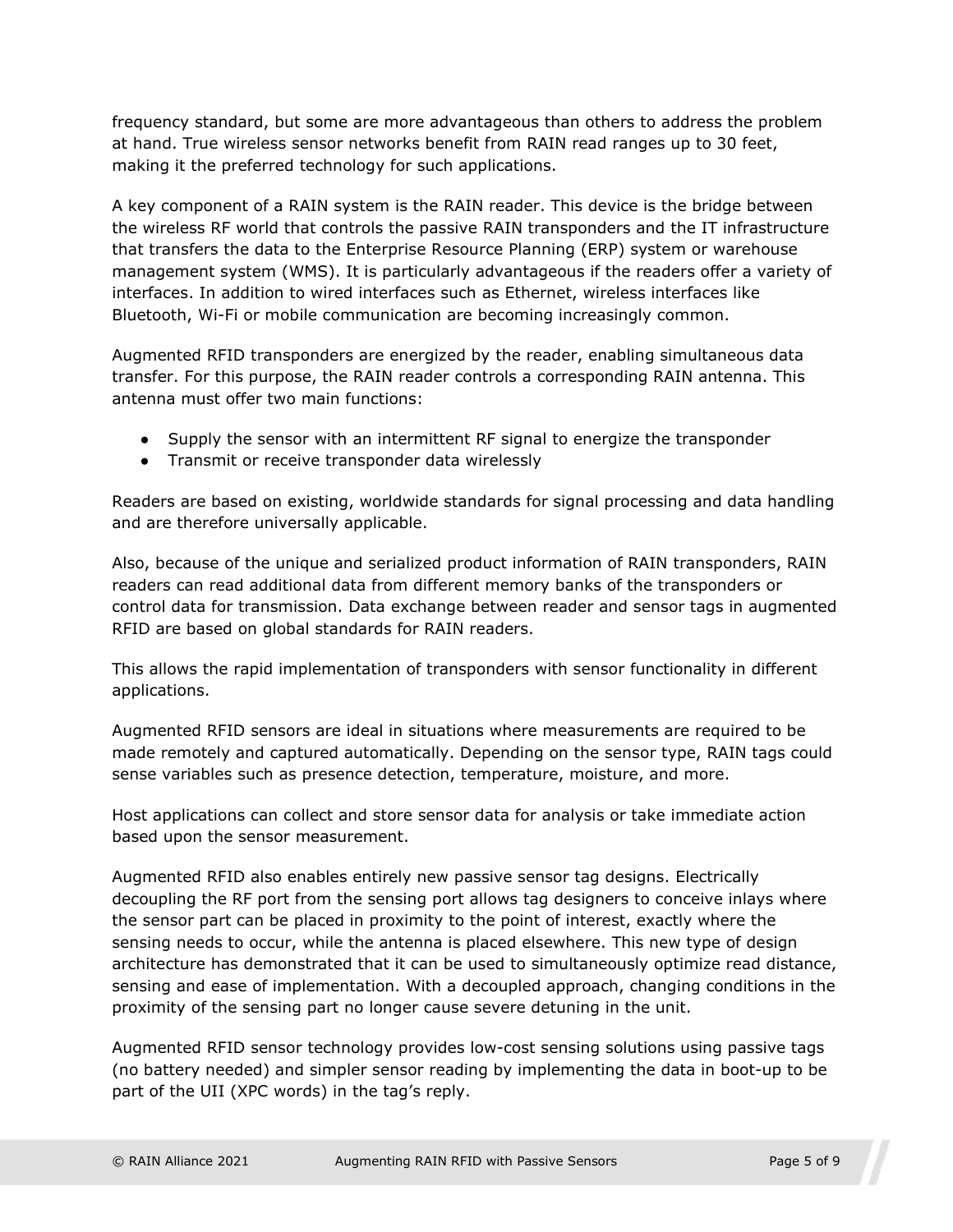By leveraging available standard commands, no new commands on the reader side are needed.

Different types of sensing are possible, for example measuring capacitance in a RAIN sensor, enabling a wide number of applications, ranging from presence detection to liquid form moisture sensing, and many others. The user has tag-explicit control over the interaction between reader and environment.

Augmented RFID Sensor technology can enable other types of sensing without requiring any change to the reader (if it is compliant with ISO/IEC 18000-63 and EPC™ Gen2v2), antenna, or sensor design. Augmented RFID tags allow the same form factor and manufacturing processes as today's passive RFID tags.

## <span id="page-5-1"></span><span id="page-5-0"></span>**4. Key takeaways**

Integrated appropriately, passive RAIN sensors provide:

- Fully passive sensing
	- o Maintenance free
	- o Extended lifetime vs. active RFID solutions
	- o Lower cost vs. active solutions
	- o Accurate sensing
- Decoupled sensor and RF element
	- o sensor part can be placed in proximity to point of interest
	- o Read distance and sensing can be optimized independently
	- o Fully EPC Gen2 compliant
- Easy deployment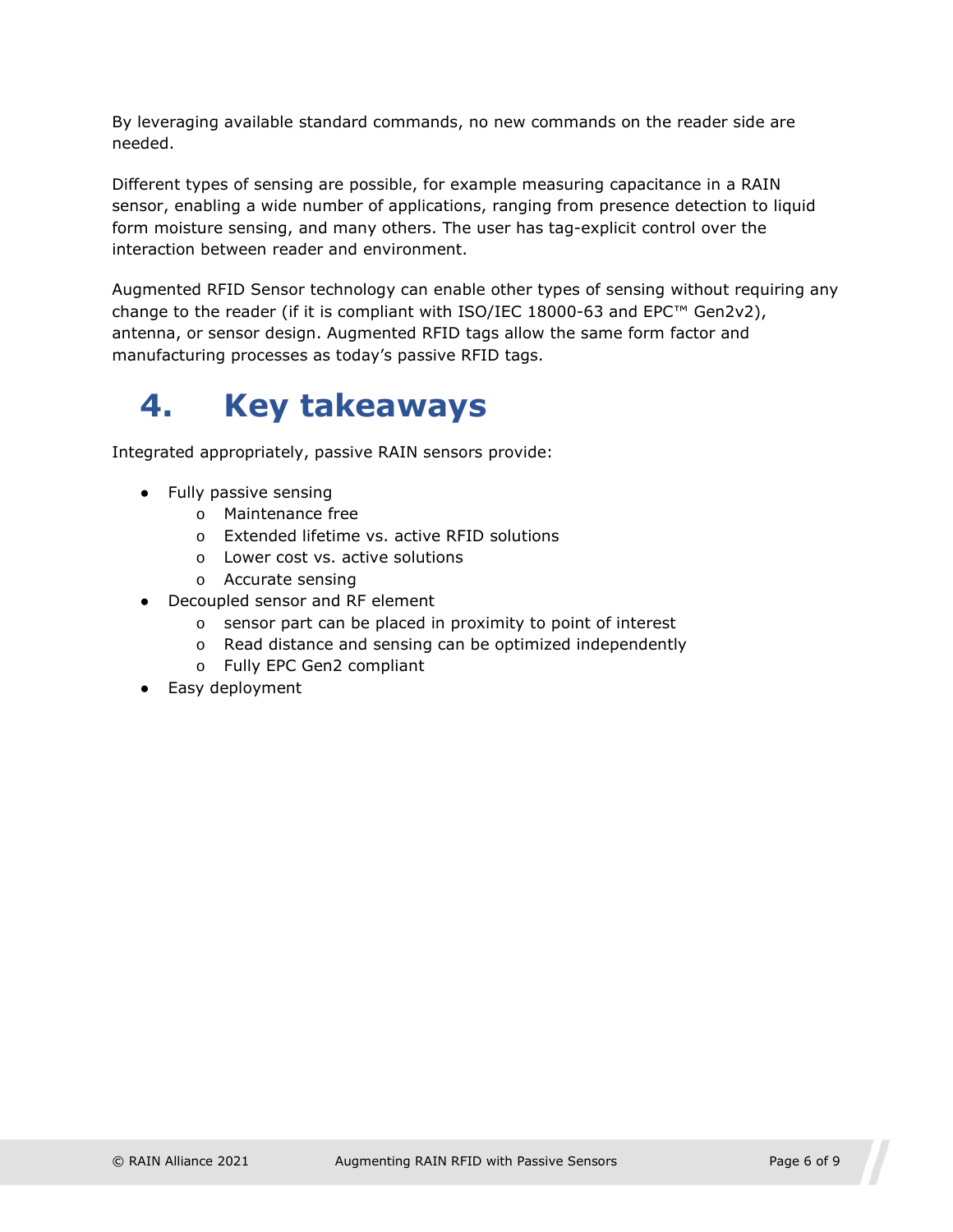# <span id="page-6-0"></span>**5. Endnotes for further reading**

<sup>1</sup><https://rainrfid.org/wp-content/uploads/2015/12/Kevin-Ashton.pdf>

[2](https://www.researchgate.net/profile/Xiaolin-Jia-2/publication/254032690_RFID_technology_and_its_applications_in_Internet_of_Things_IoT/links/5b57cc16a6fdccf0b2f33dfb/RFID-technology-and-its-applications-in-Internet-of-Things-IoT.pdf) [https://www.researchgate.net/profile/Xiaolin-Jia-](https://www.researchgate.net/profile/Xiaolin-Jia-2/publication/254032690_RFID_technology_and_its_applications_in_Internet_of_Things_IoT/links/5b57cc16a6fdccf0b2f33dfb/RFID-technology-and-its-applications-in-Internet-of-Things-IoT.pdf)

[2/publication/254032690\\_RFID\\_technology\\_and\\_its\\_applications\\_in\\_Internet\\_of\\_Things](https://www.researchgate.net/profile/Xiaolin-Jia-2/publication/254032690_RFID_technology_and_its_applications_in_Internet_of_Things_IoT/links/5b57cc16a6fdccf0b2f33dfb/RFID-technology-and-its-applications-in-Internet-of-Things-IoT.pdf) [\\_IoT/links/5b57cc](https://www.researchgate.net/profile/Xiaolin-Jia-2/publication/254032690_RFID_technology_and_its_applications_in_Internet_of_Things_IoT/links/5b57cc16a6fdccf0b2f33dfb/RFID-technology-and-its-applications-in-Internet-of-Things-IoT.pdf)16a6fdccf0b2f33dfb/RFID-technology-and-its-applications-in-Internetof-Things-IoT.pdf

<sup>3</sup> [https://www.itu.int/dms\\_pub/itu-t/oth/23/01/T23010000040001PDFE.pdf](https://www.itu.int/dms_pub/itu-t/oth/23/01/T23010000040001PDFE.pdf)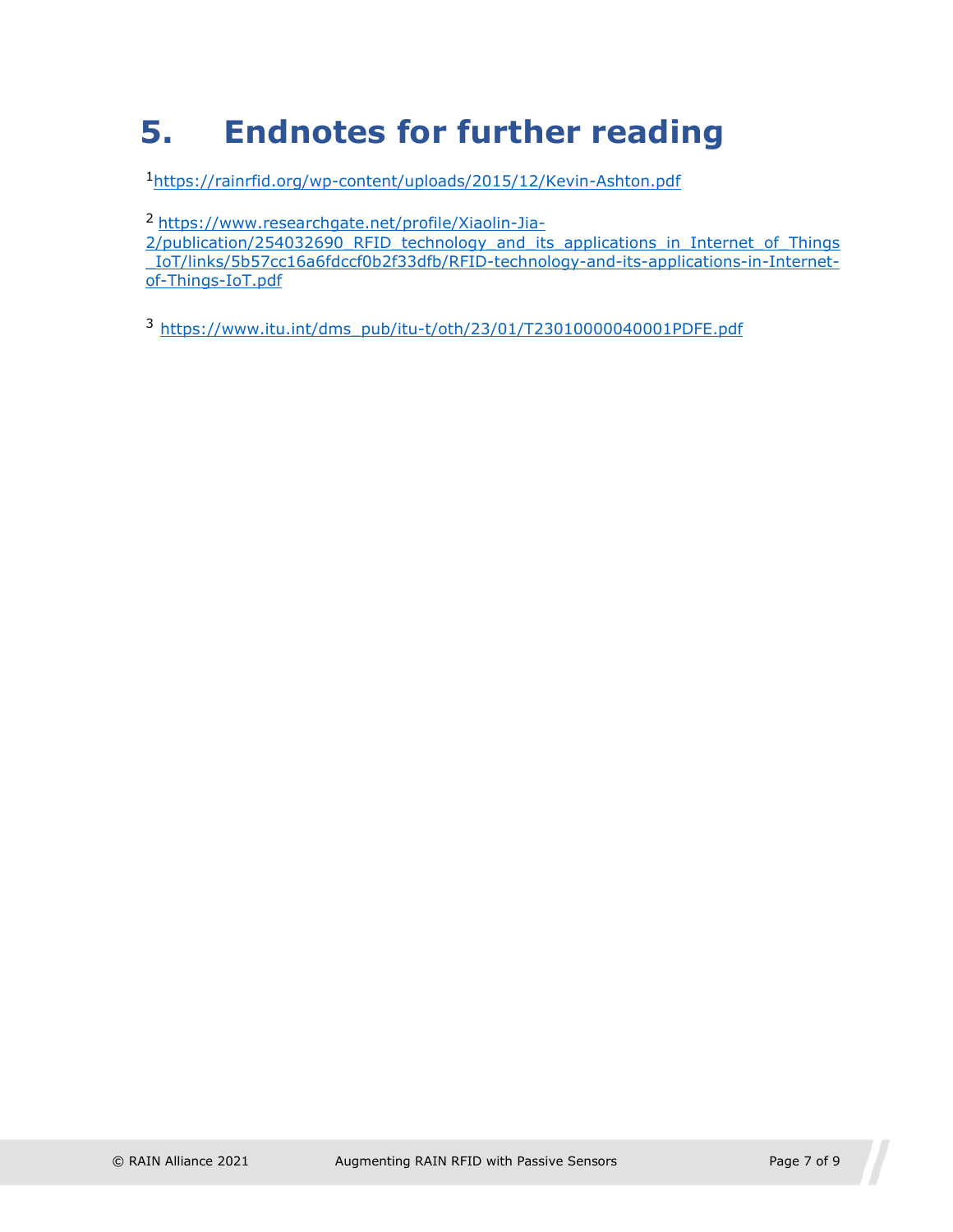# <span id="page-7-0"></span>**6. Contributors**

This white paper was created in association with the RAIN Alliance Smart Products Workgroup. While it was available to the whole group Smart Products for comment during its creation, the main contributors were:

- EM Microelectronic-Marin SA
- Kathrein Solutions GmbH
- Avery Dennison Smartrac